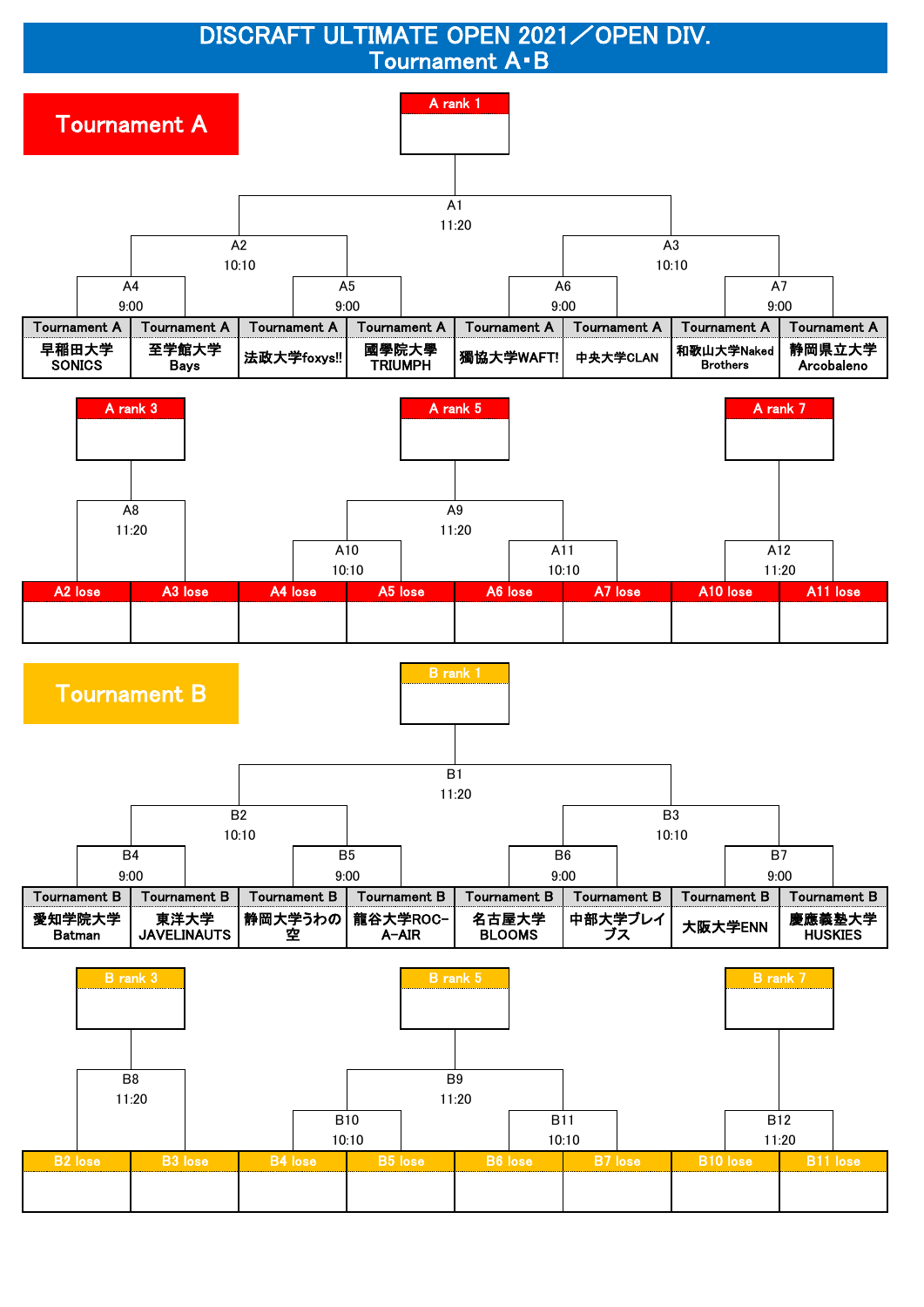DISCRAFT ULTIMATE OPEN 2021 / OPEN DIV. Tournament C・D

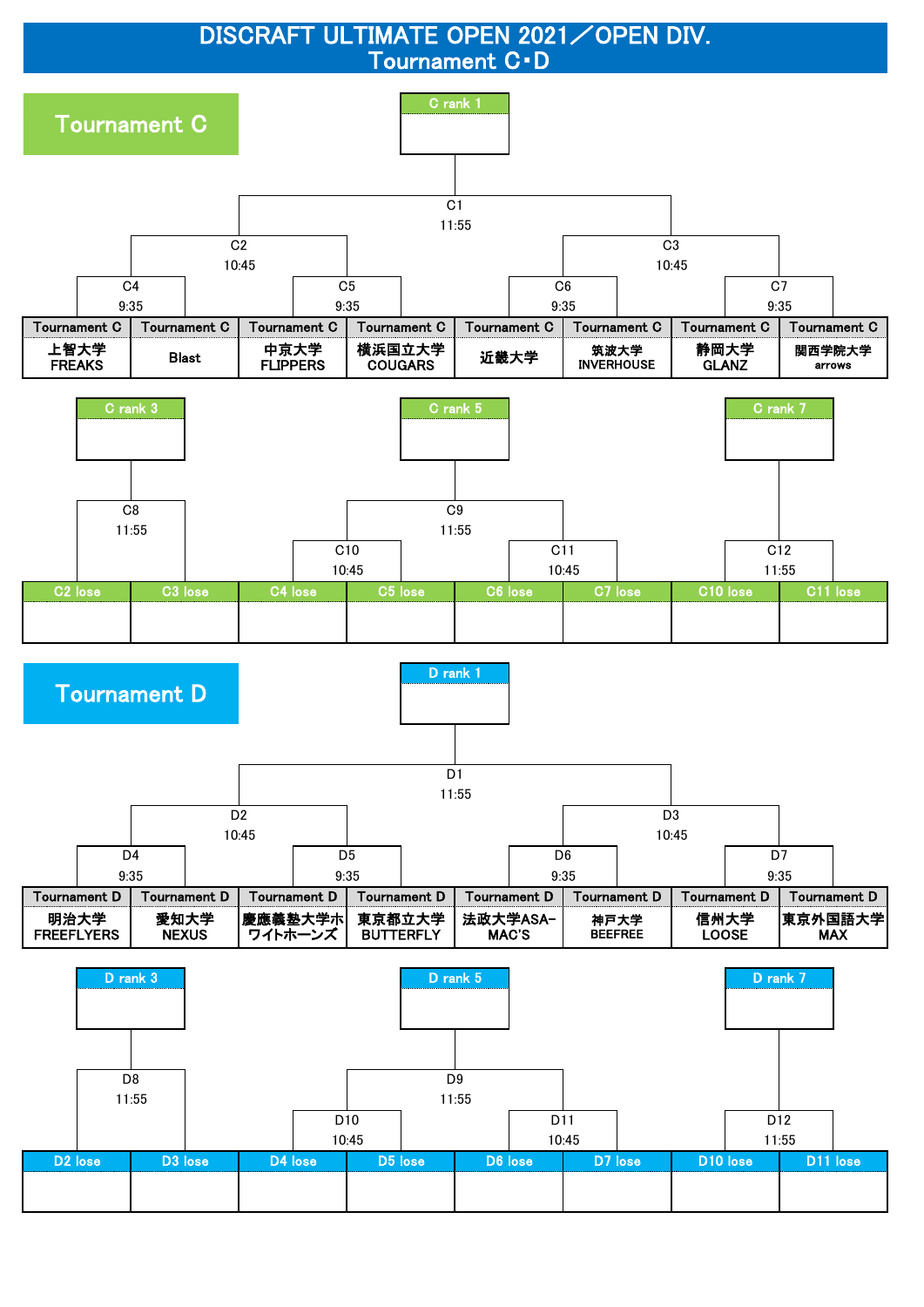